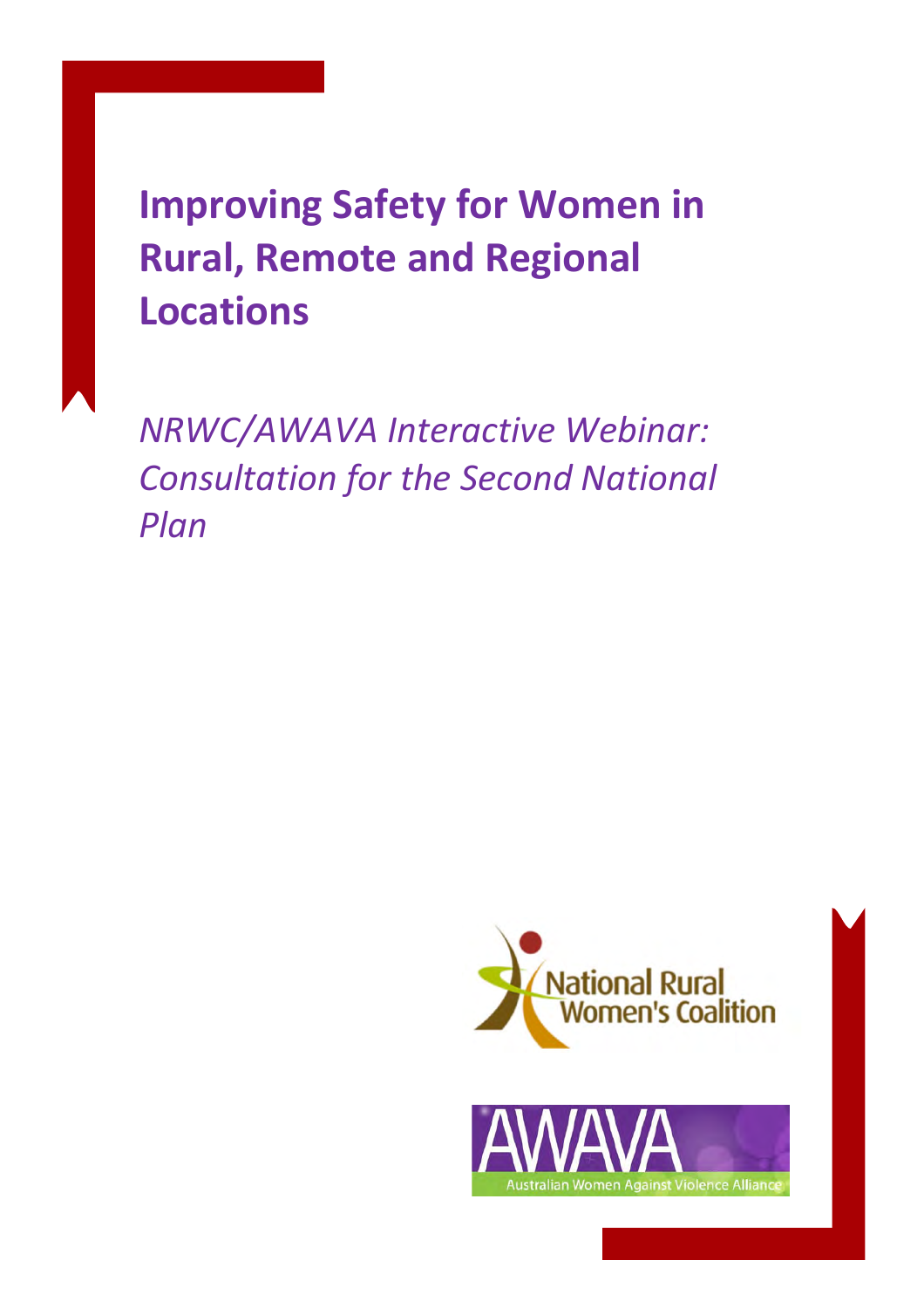# List of Acronyms

| AWAVA       | Australian Women Against Violence Alliance                                      |
|-------------|---------------------------------------------------------------------------------|
| <b>AVO</b>  | Apprehended Domestic/Personal Violence Order                                    |
| CALD        | People who are from culturally and linguistically diverse backgrounds           |
| LGBTQI+     | People who are lesbian, gay, bisexual, transgender, intersex, queer, non-binary |
| <b>NRWC</b> | National Rural Women's Coalition                                                |
| <b>RRR</b>  | Rural, Regional and Remote                                                      |
| SAMs        | <b>Safety Action Meetings</b>                                                   |

### About National Rural Women's Coalition (NRWC)

The National Rural Women's Coalition (NRWC) is the largest organisation in Australia advocating for rural, regional and remote women and their communities. With grassroot engagement we work to improve the lives of women through capacity building activities and influencing government through dissemination of information and advocacy. The NRWC highlights the wonderful diversity that is rural, regional and remote women and works to ensure that rural, regional and remote women are positioned to be in all levels of decision making and leadership. The NRWC is committed to reducing the access gap that rural people experience due to lack of services to improve health and wellbeing, education, telecommunication, financial security, work participation and safety.

### About Australian Women Against Violence Alliance (AWAVA)

Australian Women Against Violence Alliance (AWAVA) is one of the six National Women's Alliances funded by the Australian Government to bring together women's organisations and individuals across Australia to share information, identify issues and contribute to solutions.

AWAVA's focus is on responding to and preventing violence against women and their children. AWAVA's role is to ensure that women's voices and particularly marginalised women's voices are heard by Government, and to amplify the work of its member organisations and Friends and Supporters. AWAVA's members include organisations from every State and Territory in Australia, representing domestic and family violence services, sexual assault services, services for women in the sex industry and women's legal services, as well as organisations representing Aboriginal and Torres Strait Islander women, young women, women educators and other groups. AWAVA's contract manager is the Women's Services Network (WESNET).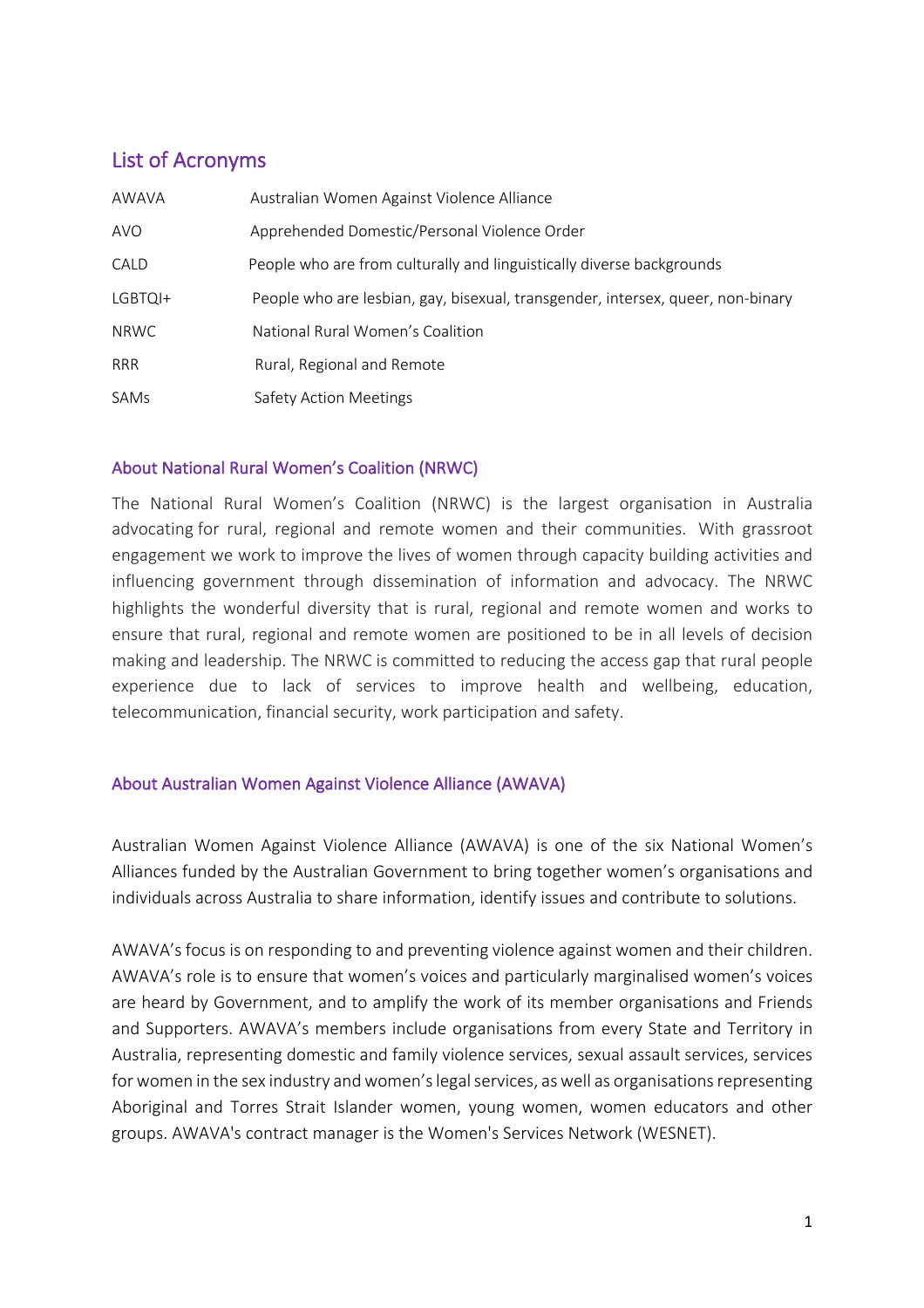# **Table of Contents**

| Topic Two: Practicing Intersectionality in prevention and responses to all forms of violence |  |
|----------------------------------------------------------------------------------------------|--|
|                                                                                              |  |
|                                                                                              |  |
|                                                                                              |  |
|                                                                                              |  |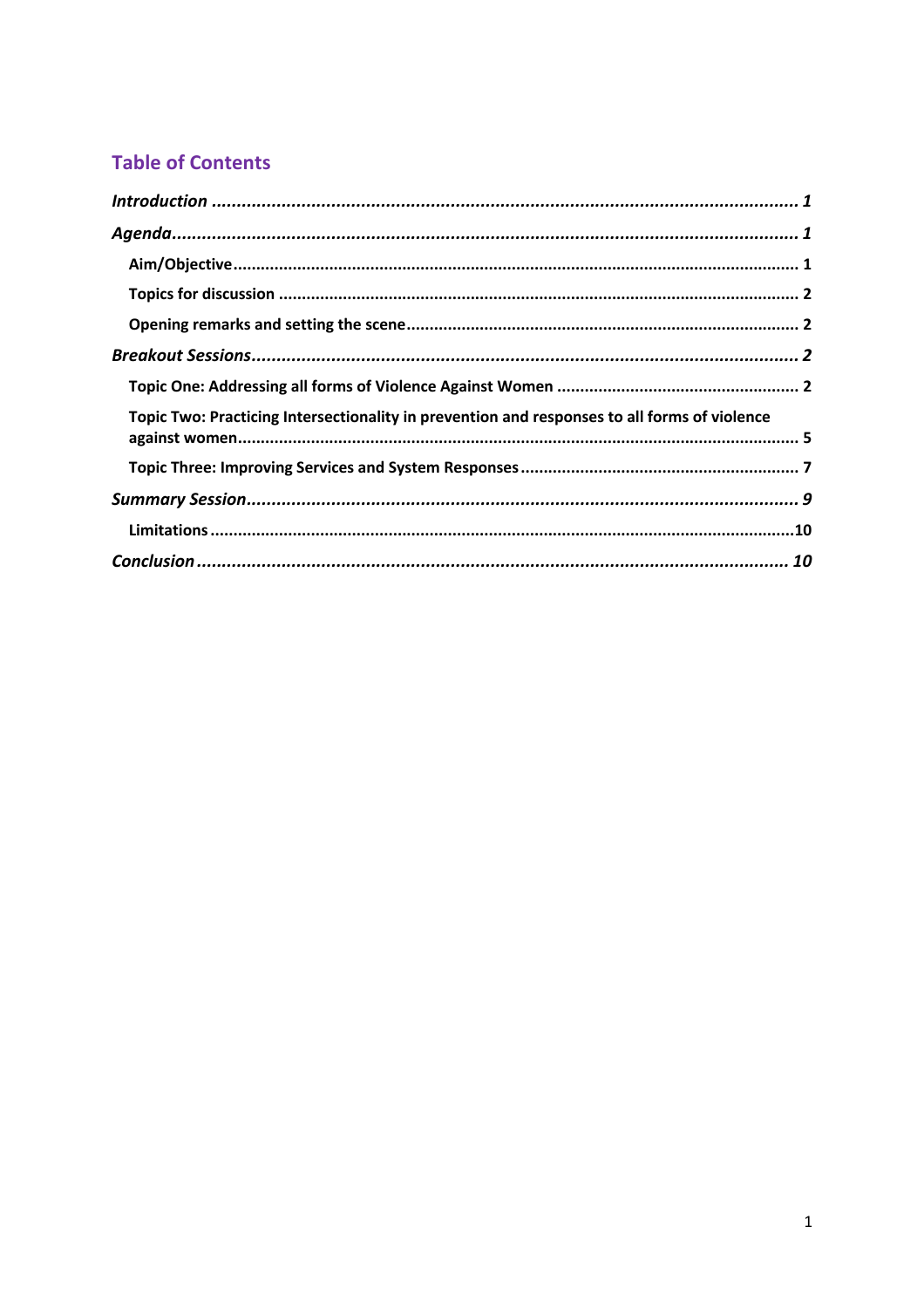# Introduction

As part of the preparations for the Second National Plan to Reduce Violence Against Women and Their Children (hereafter referred to as the Second National Plan), the Office for Women commissioned the National Rural Women's Coalition to undertake consultations with women from Rural, Regional and Remote Australia in the first half of 2021.

The National Rural Women's Coalition (NRWC) partnered with the Australian Women Against Violence Alliance (AWAVA) to assist with the consultation process to gain insight into the experiences of rural women's frontline services and understand what policy priorities they believe should underpin the Second National Plan. The consultation took place through a 90-minute interactive webinar on the 26<sup>th</sup> of May 2021.

Both AWAVA and NWRC advertised the webinar broadly, using our full contact and member lists, social media, newsletters, weekly roundups and websites to ensure the consultation reached a range of RRR women's frontline services and stakeholders. A total of 54 women registered from a range of professional backgrounds, such as legal aid, crisis support services and government.

We are very grateful to all of the women who participated in the webinar and shared their experiences, knowledge and concerns, as well as Tina Dixson (former Program Manager of AWAVA) for facilitating and hosting the event.

This report provides a record of the interactive webinar and the main points raised by the participants.

# Agenda

- 1. Welcome
- 2. Acknowledgement of Country
- 3. Overview of the priorities to achieve women's safety
- 4. Breakout sessions:
	- a. Practicing intersectionality in preventing and responding to all forms of violence against women
	- b. Addressing all forms of violence against women
	- c. Improving services and system responses
- 5. Report back and overview of each breakout room
- 6. Ways forward, Wishlist for the Second National Plan and summary
- 7. Close and thanks

# Aim/Objective

The aim of the interactive webinar was advertised as "to reach out to services working with victims/survivors of violence from every state and territory with a particular focus on the rural, regional and remote (RRR) locations in order to gain their feedback on what policy priorities should underpin the second National Plan."

Attendees were invited to engage with a provided position on the priority areas for the National plan by engaging with one topic out of three presented to the participants.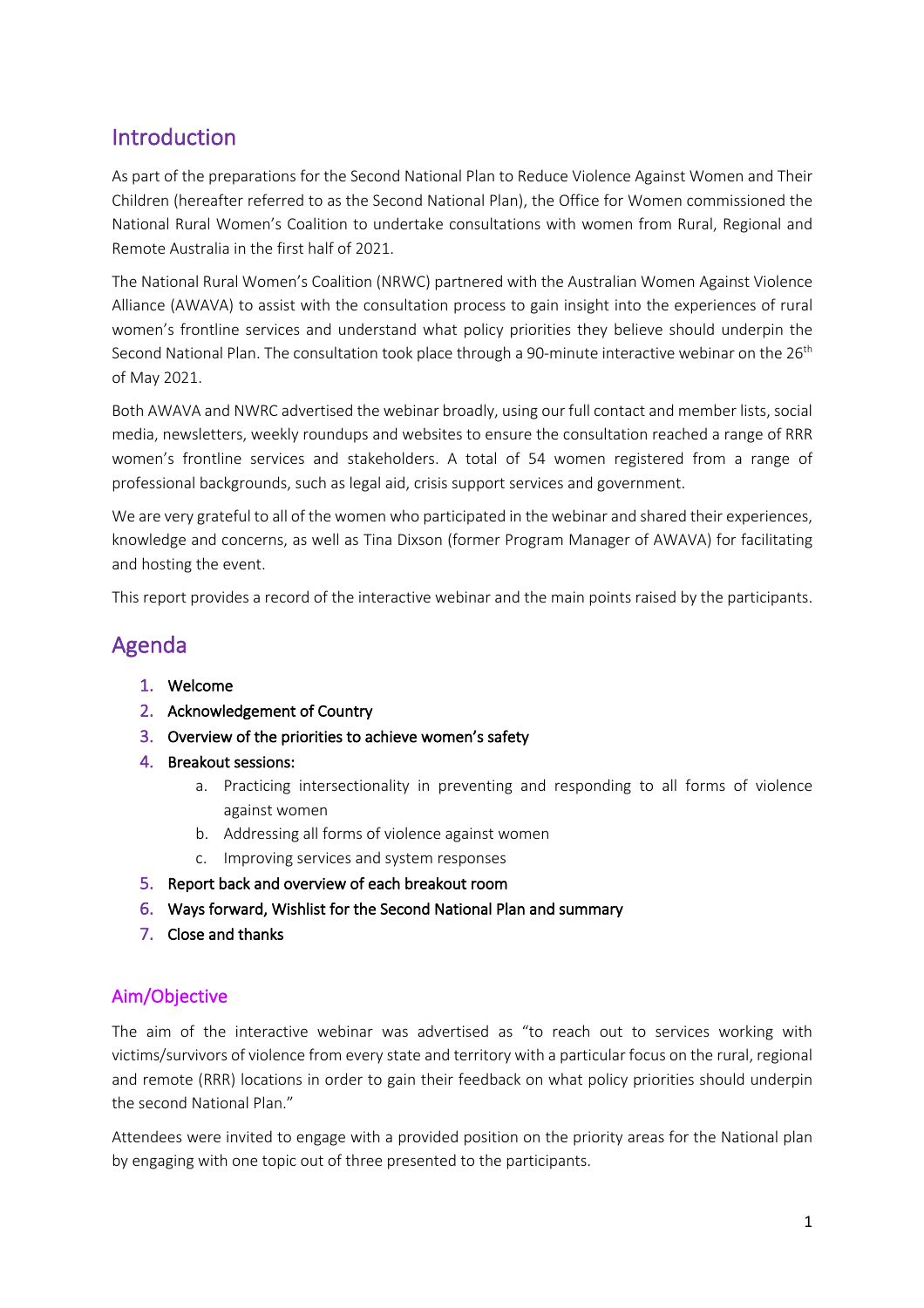# Topics for discussion

After preparatory meetings between staff from NRWC and AWAVA three topics for discussion were proposed for the breakout discussions with participants. These were:

- 1. Practicing intersectionality in prevention and responses to all forms of violence against women
- 2. Addressing all forms of violence against women
- 3. Improving services or systems responses

The sessions were facilitated by the former Program Manager of AWAVA, Ms Tina Dixson. Break out groups were facilitated by members of AWAVA with notetakers from AWAVA and NWRC.

### Opening remarks and setting the scene

Ms Tina Dixson opened the interactive webinar by acknowledging country and welcoming the participants. She introduced the session's purpose and provided an overview of the background and purpose of the interactive session. Tina also outlined the three topics for discussion. Please see Attachment One for an overview of the opening presentation.

# Breakout Sessions

The three breakout rooms provided the space for participants to deep dive into critical areas regarding violence against women in RRR locations. These included addressing all forms of violence against women in RRR communities, practicing intersectionality in tackling gendered violence and addressing gaps in systems and services in RRR locations. Please see Attachment Two for the breakout room slides.

### Topic One: Addressing all forms of Violence Against Women

Guiding questions for this Topic were:

- 1. How does living in a RRR location complicate the experiences of violence?
- 2. Are there forms of violence that are not being addressed?
- 3. How can we a) raise awareness and b) prevent and address non-physical forms of violence?
- 4. How can prevention and responses efforts be inclusive of all forms of violence against women?

Summary of discussions and contributions

Unfortunately, due to time constraints the final question in this breakout room was not answered during the discussion.

#### 1. How does living in a RRR location complicate the experiences of gendered violence?

#### Geographical Location

Geographical and social isolation was raised as a key issue facing women in RRR locations. Participants reported that women are discouraged from leaving abusive environments due to the chronic shortage of formal intervention and services in RRR locations. This is primarily due to the vast geographical distances that exist between women's homes and crisis support services, legal aid and social welfare services such as Centrelink – all of which are crucial for ensuring women are financially and socially empowered to leave abusive environments. Participants additionally stressed the chronic lack of social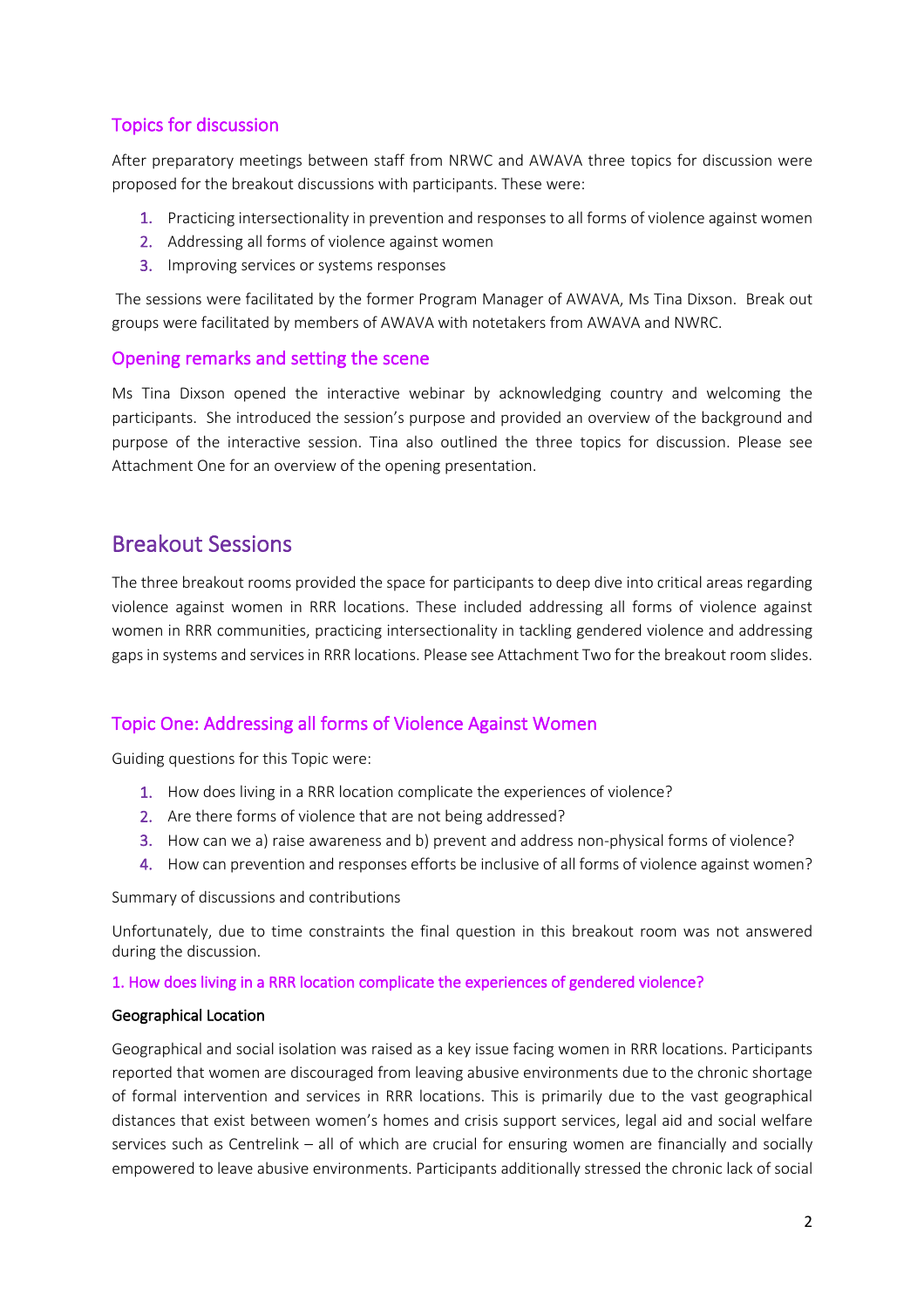and affordable housing in RRR locations and identified older women living in RRR nursing homes as a particularly isolated and vulnerable group.

Whilst the participants reported that women in RRR locations may use non-formal, personal resources, such as family and friends for support in reporting and leaving violence, this option is often not afforded to women living on remote and inaccessible properties, who experience heightened levels of social isolation.

Participants additionally noted that geographical distance is used as a form of coercive control by perpetrators to prevent victim-survivors from reporting or escaping violence:

# *"Often perpetrators will say things like 'look no one's going to come out here, it'll take one hour for police to get here, I'm mates with the police officer and he'll take my side' as a way of preventing women from seeking help". –* Participant

#### Small communities, shame and stigma

Participants emphasised that issues such as community stigma, a lack of privacy in small towns and views that domestic violence is a 'private' rather than a 'public' issue, majorly reduce women's willingness to report violence in RRR locations.

Participants identified that rural social life is "starkly gendered". They discussed how social networks were often facilitated through the husband's relationships in the community and highlighted how this reduced women's willingness to lean on social networks for support. Additionally, stigma surrounding divorce and disharmony within the family unit is especially potent in rural social structures. This paired with ideals surrounding 'country people' as inherently "stoic and resilient" often prevents women from reporting violence for fear of being blamed or having their experiences minimised by authorities and/or community members.

According to participants, these ideologies paired with the fact that "everyone knows everyone" in small rural towns is a highly effective mechanism for silencing victim-survivors in RRR locations:

### *"The thought of seeing someone you know on the way to a domestic violence service is often enough to deter women from accessing formal support". –* Participant

Lastly, the small size of rural communities means that perpetrators often know the location of safe houses - reducing the safety, anonymity and the overall willingness of women in these communities to access such services.

#### Women experiencing lower levels of financial independence in RRR communities

Discussions during this breakout session additionally underlined that women in RRR locations are more likely to be marginalised in employment, have less access to inheritance, experience heightened barriers to childcare and have their education interrupted by family responsibilities, ultimately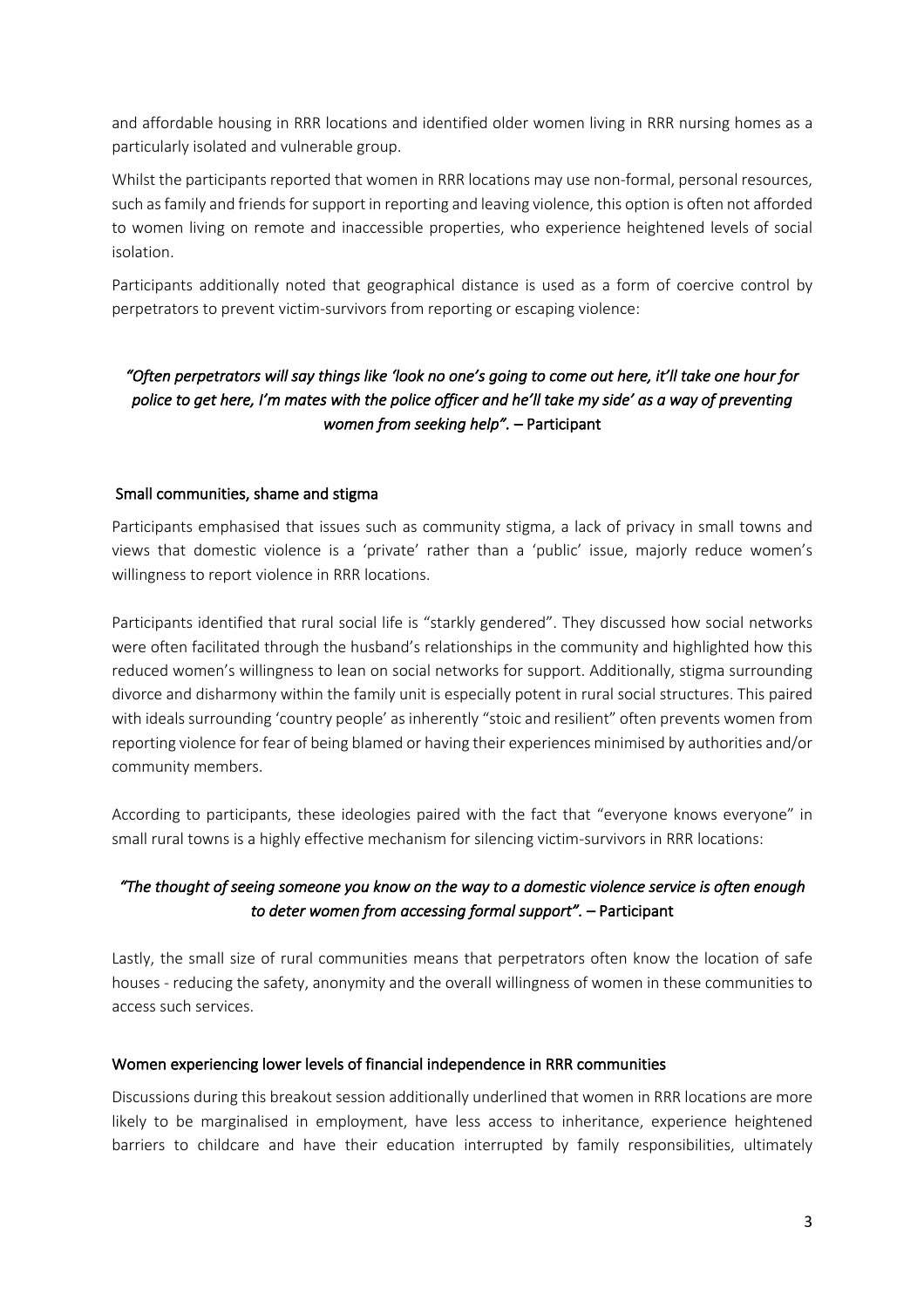increasing their financial dependence on perpetrators who control the family income and reducing their options for leaving abusive relationships.

#### Natural disasters and violence against women

One participant highlighted that natural disasters also complicate and worsen the experiences of violence for women in RRR communities. Discussions in this breakout room aligned with research that highlights women and children are more vulnerable to family violence after natural disasters such as bushfires, droughts, floods and most recently, pandemics.

#### 2. Are there diverse forms of violence that are not being addressed?

Participants in this breakout room discussed various forms of violence that take place in RRR communities. These included:

- Migration and visa abuse. This was identified as a form of abuse used to control and prevent victim-survivors from leaving. Participants identified that often migration and visa abuse escalated to instances of extreme physical abuse, highlighting reports of stabbings, rape and strangulation.
- Psychological abuse:
	- This was identified as being common among older women in RRR locations. According to participants, older women experience psychological abuse perpetrated by landlords and neighbours. In RRR areas, there are limited specialist services that these women can be referred to and most that are somewhat relevant have long waiting lists.
	- High rates of gun ownership in RRR communities is also used as a form of psychological control that makes threats of violence more legitimate.

#### Financial abuse:

- Withholding money from women is a primary tactic used to maintain control and prevent victim-survivors from leaving.
- Financial abuse was highlighted as a significant problem for older women. According to participants, older women can be coerced into giving money to their children and grandchildren and are unwilling to seek help and report family members to authorities.
- Technology abuse: Although identified as a common form of abuse in RRR communities, participants highlighted that there needs to be recognition of the challenges that large geographical distances present for addressing technology-facilitated abuse. This includes a lack of understanding and training for service providers regarding technology abuse.
- Coercive control: 'Love bombing' was raised as a particular type of coercive control used by perpetrators in RRR communities.
- Institutional and sexual abuse of older women

#### 3. How can we a) raise awareness and b) prevent and address non-physical forms of violence?

All participants during this discussion agreed action is needed to educate people in rural communities on the various and diverse forms of physical and non-physical gendered violence. Participants argued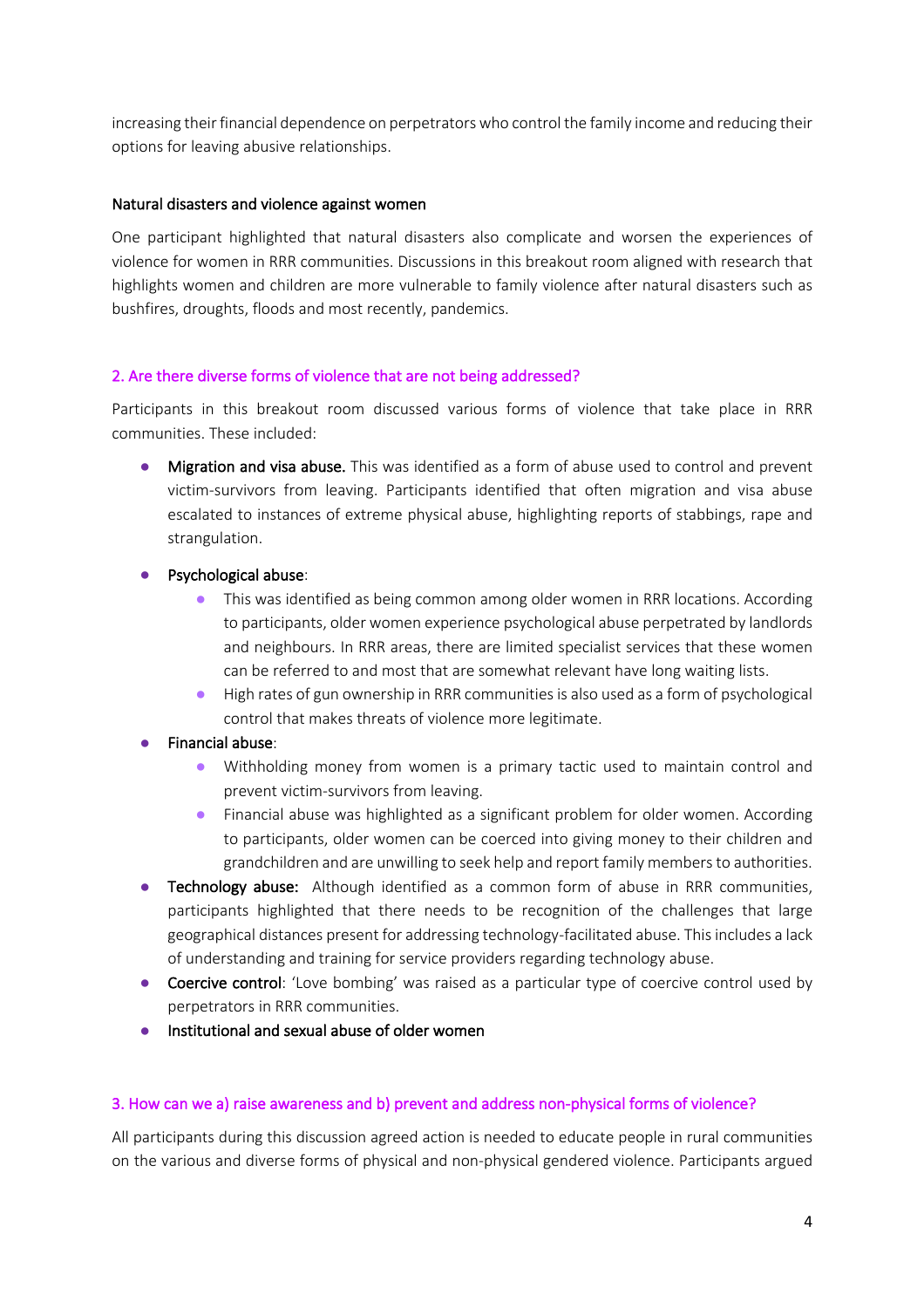that raising awareness of the various forms of violence will prompt a flow on effect to improve court, police and system responses. According to participants these education initiatives must target:

- Misunderstandings as to what constitutes coercive control and complex forms of violence. This education must target both perpetrators and victim-survivors to be able to identify when they are experiencing violence and what avenues of support are available in their local communities.
- Education that breaks down traditional and sexist gender roles, stereotypes and norms that remain prevalent in RRR communities.
- Men's behaviour programs that draw on male peer facilitated models to challenge attitudes and values that tolerate aggression and condone violence and disrespect towards women.
- Education and awareness raising initiatives must be led by specialists working on the ground with perpetrators and victim-survivors.

Participants also identified that awareness raising initiatives must be matched with increased funding for specialist women's services. This is in line with previous findings from OurWatch, that predict demand for frontline and support services is likely to increase as primary prevention agendas raise community awareness, challenge violence condoning attitudes and encourage reporting of violence in homes and institutions.<sup>1</sup> Hence, whilst primary prevention is critical, frontline services must continue to play a key role in responding to rising demand and should be supported to maintain good service models.

Participants highlighted the need for a whole of system response to increase women's economic empowerment and financial independence in RRR communities. They additionally called to ensure natural disaster responses are integrated with gender violence response models and that adequate funding is allocated to ensure services are not pushed to breaking point during a natural disaster or pandemic.

# Topic Two: Practicing Intersectionality in prevention and responses to all forms of violence against women

The concept of 'intersectionality' describes how certain social categories, such as race, class, gender, dis/ability, geographical location, age and sexuality, overlap to enhance the oppression of a given individual or group. Intersectionality emphasises that "while women share similar experiences of violence and discrimination, not all women are equally disadvantaged or have equal access to resources, power and privilege".<sup>2</sup> This is certainly the case for women living in rural, remote and regional (RRR) locations, who are more likely to experience gendered violence and face extra barriers to accessing justice, support and safety than women in urban settings.

 $1$  Our Watch. 2017. Counting on Change: A Guide to Prevention Monitoring. https://media-cdn.ourwatch.org.au/wpcontent/uploads/sites/2/2019/06/27043538/OurWatch\_Counting-on-Change\_AA.pdf.

<sup>2</sup> Domestic Violence Resource Centre Victoria (DVRCV). 2018. *Guiding Principle 1: An Intersectional Feminist Approach*. https://www.dvrcv.org.au/sites/default/files/DVRCV\_Guiding\_Principle\_1.pdf.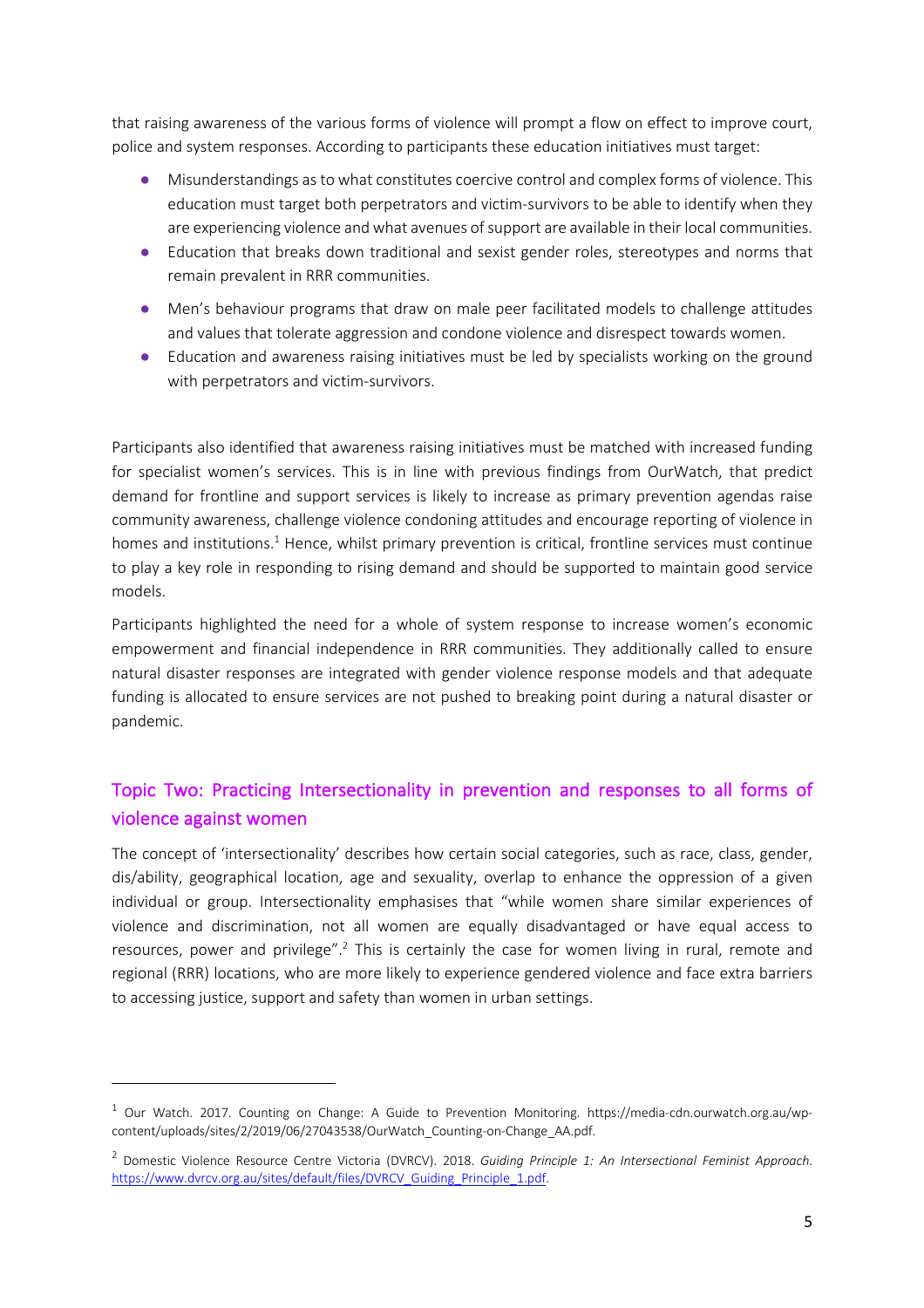Guiding questions for this Topic were:

- 1. How can we practice intersectional approaches in prevention and responses to all forms of violence against women?
- 2. What needs to change?
- 3. What has been working well?

Unfortunately, the final question was not answered by participants due to time constraints.

### How can we practice intersectional approaches in prevention and responses to all forms of violence against women?

Participants confirmed that Aboriginal and Torres Strait Islander women in RRR locations face higher levels of violence and increased barriers to accessing support, including discrimination and a lack of culturally appropriate services.

In particular, participants identified that Elder abuse in Aboriginal and Torres Strait Islander communities is not clearly understood by either the community or service providers and often goes unreported due to shame and fear. Adding to this, a participant highlighted that Aboriginal and Torres Strait Islander women consistently face discrimination from service providers, such as police and health workers, and as a result are often not referred to the correct services. She gave an example of an Indigenous woman who received brain injuries from family and domestic violence yet was mistaken for being 'intoxicated' and therefore arrested rather than protected and supported. Ultimately, to practice intersectional approaches in prevention and responses to violence against women in RRR communities, participants agreed that a better understanding of the diverse forms of violence facing Aboriginal and Torres Strait Islander women is needed.

According to participants this includes equipping all service providers with a better understanding of family violence through the context of continued colonialism, dispossession of land, forced child removal and subsequent intergenerational trauma that has stemmed from systemic racism and discrimination.

CALD women, women on temporary visas and women with disability were also identified by participants as vulnerable groups in RRR communities. In particular, participants highlighted that a lack of interpreters and cultural training for service providers means services are unable to cater for the diverse needs of women from CALD backgrounds. In addition, materials provided to help women navigate support pathways in RRR communities are often not applicable to a range of different languages and cultural backgrounds and do not cover diverse forms of violence experienced by women in these communities. Further, participants noted that the high cost of service provision in non-urban areas disproportionately impacts upon women from low socio-economic backgrounds.

Participants suggested that advertisements regarding support pathways for victim-survivors should be displayed in shopping centres and medical centres whilst stickers should be designed to identify safe places for women escaping violence. Such advertisements must be inclusive and accessible to women from diverse communities in a culturally sensitive way.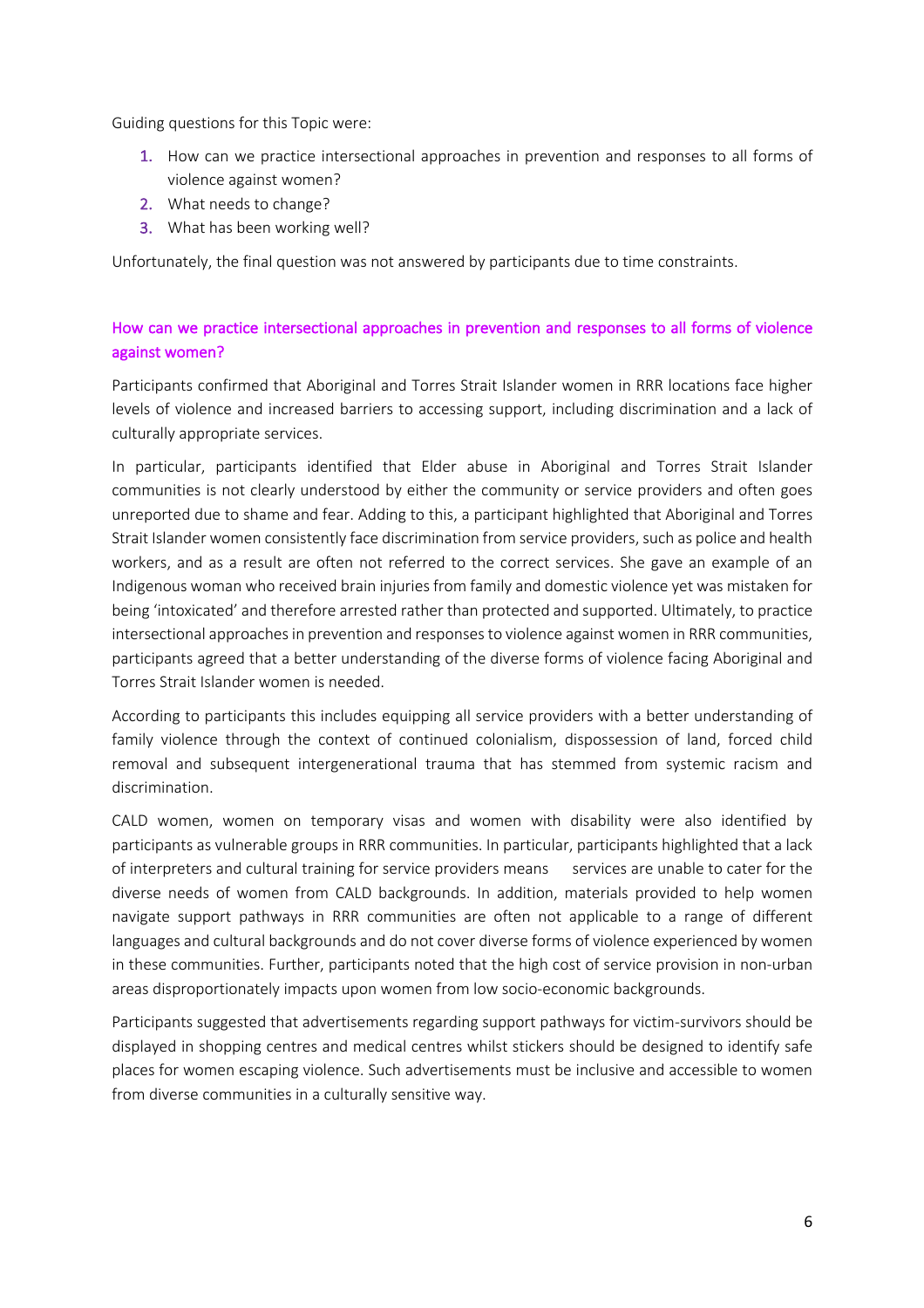#### What needs to change?

Participants collectively highlighted that primary prevention strategies need to be more intersectional. Such efforts must not only target sexist attitudes and norms but additionally be tailored to the unique needs of Aboriginal and Torres Strait Islander People, CALD women and women with disability.

### Topic Three: Improving Services and System Responses

This consultation sought insight from RRR frontline women's services into the current barriers facing services and systems and how these may be overcome through the Second National Plan.

Guiding questions for this session were:

- 1. How does the availability of services look like in RRR locations? What are the critical gaps?
- 2. How can we ensure that systems (law, health, police, social security, migration etc) are playing their role in responses to VAW?

#### What does the availability of services look like in RRR locations? What are the critical gaps?

#### Inaccessible services

Participants in this breakout room identified that frontline, legal and women's services in RRR locations were significantly less accessible to women than services in urban areas, oftentimes requiring women to travel over two hours to access support. In addition, participants noted that while more RRR support services were employing technology as a solution for bridging geographical distances, many of these services were not assisting women in RRR communities to understand how to use this technology to their benefit.

#### Inadequate police responses

The issue of police was raised in all three breakout rooms. Participants highlighted that victim-survivors in RRR locations report having had negative experiences with police, who were described as "dismissive", "intimidating" and "insensitive". In addition, according to participants, victim-survivors often report police offering confusing and/or conflicting advice, failing to provide information regarding their case and court proceedings and taking control over and above the victim-survivor's wishes. For instance, examples were given of police implementing AVO's to be seen to be "managing risk", against the wishes of victim-survivors, resulting in many women regretting going to the police in the first place.

Discussions also surrounded the willingness of police to dismiss "minor" breaches of AVOs, for various reasons, including having personal relations with victim-survivors and perpetrators.

Participant's highlighted that police responses to gendered violence in RRR locations are often not trauma-informed nor victim-survivor centred, and many rural police services experience extensive backlogs on investigations into gendered violence. This is due to a lack of training and resourcing that leaves police overwhelmed with growing instances of violence in these areas. Geographical distance also means that victim-survivors often have to travel extensive distances to lodge a police report.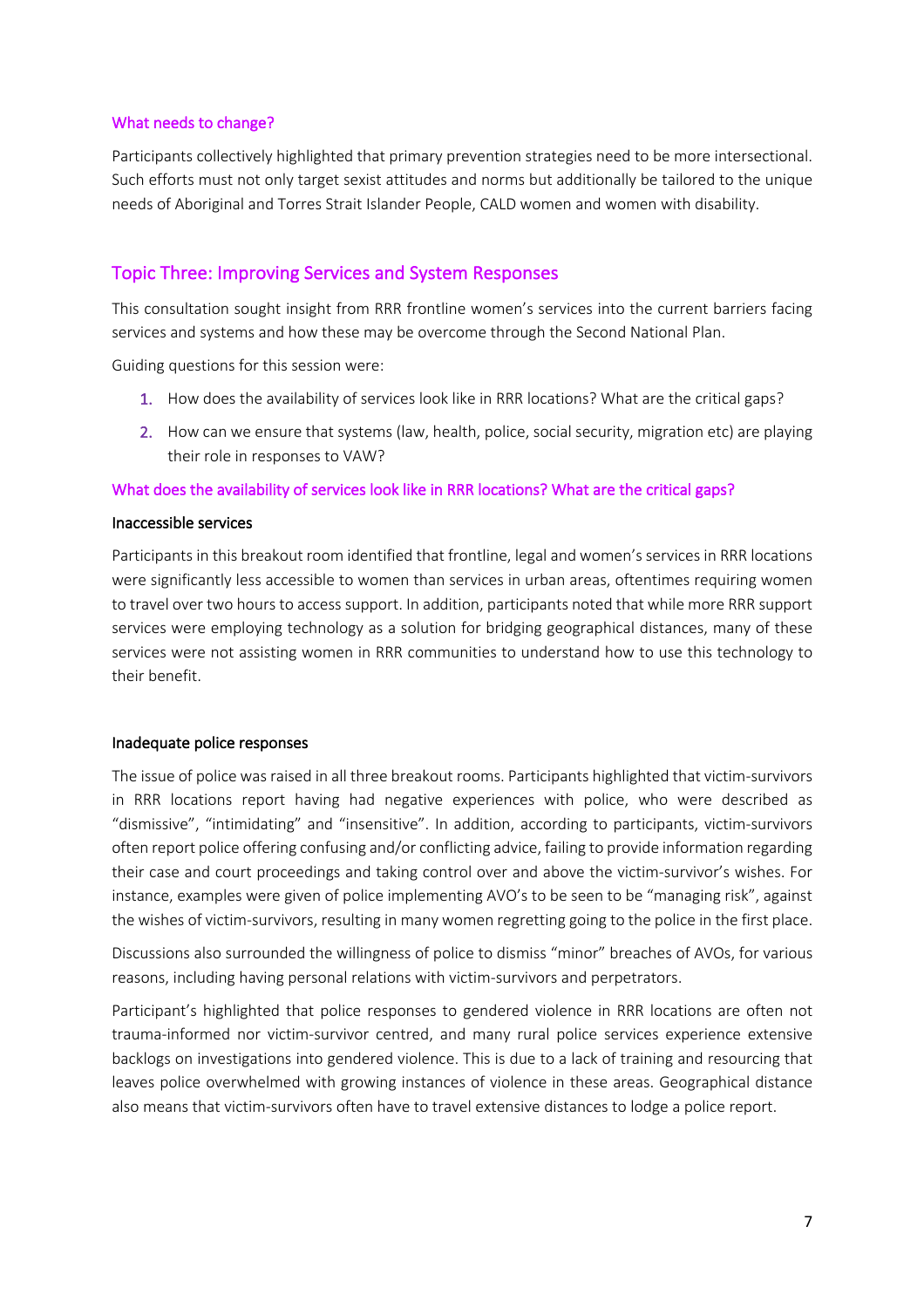#### Inadequate court responses

Court responses were also identified as being inadequate and unsympathetic to victim-survivors. This includes courts failing to hold perpetrators accountable, especially in regard to AVO and intervention order breaches, and a continual indifference to the safety of mothers and children, particularly in relation to relocation due to violence. Participants argued that these inadequate court responses not only discourage women from accessing justice and safety but also discourage police and community members from adequately addressing and preventing abuse, sustaining the silencing and invisibility of gendered violence in RRR locations.

In addition, it was noted that courts in RRR areas often do not have adequate facilities to ensure the safety and well-being of women and children throughout justice processes. This includes having only one elevator or one set of stairs, forcing victim-survivors to encounter their perpetrators upon entrance, as well as a lack of safe rooms.

#### Lack of funding

Calls for more funding for specialist women's services were also reiterated throughout each breakout room. There was a particular emphasis on increasing funding for crisis response services, where there is currently "no response and no capacity for response" in some RRR locations. Sexual assault services were also described as experiencing "huge waitlists" and whilst support workers try to triage emergencies, there remains a chronic lack of specialist trauma counselling for victim-survivors.

### How can we ensure that systems (law, health, police, social security, migration etc) are playing their role in responses to VAW?

#### Improve court and police responses

Participants highlighted that funding is needed to improve justice responses through reducing discrimination and increasing the resources and capacity of rural, remote and regional court systems. In addition, participants highlighted the need to establish domestic, family and sexual violence police task forces who are specially trained in trauma-informed and victim-survivor centred responses to violence in RRR communities.

#### Community based and whole of system responses (e.g., safety action meetings)

To meet rising demand for specialist and violence services in RRR communities, participants highlighted the need to strengthen relationships between specialist services and generalist services such as mental health and alcohol and drug support. Safety Action Meetings (SAMs) in rural NSW were raised as a good example of community based and whole of system responses to violence. These meetings produce targeted information sharing between service providers on each victim-survivor's situation and ensure efforts to protect women are synergised rather than duplicated or overlooked. Participant's reported that these Safety Action Meetings are working extremely well in RRR communities to ensure women's safety and reduce breaches of protection orders.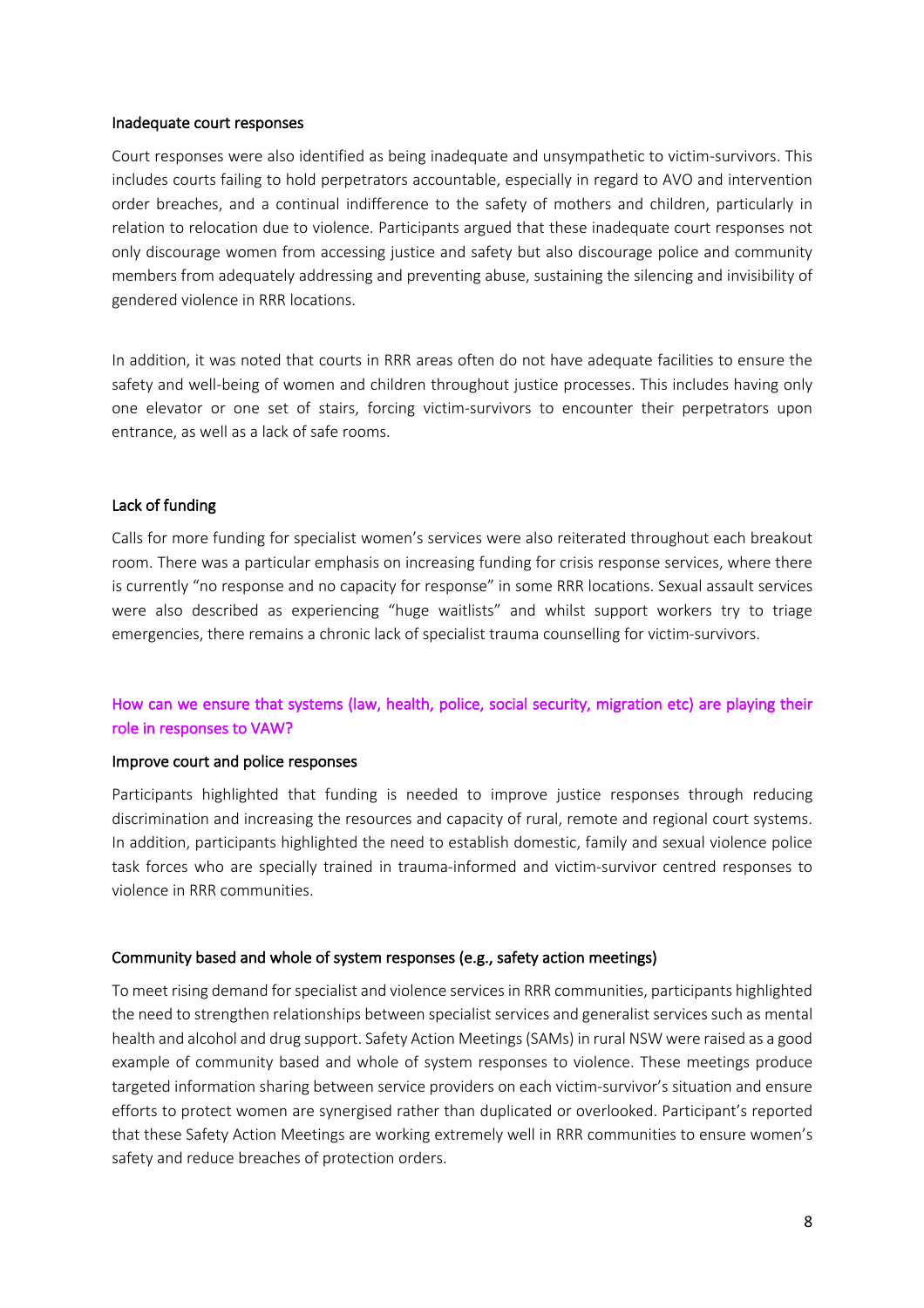Participants noted that whole-of-system and community-based responses must be well-coordinated and use the same language. They claimed efforts to address and prevent violence must target the lack of consistency in terms, laws and infrastructure regarding violence against women that currently exists across state borders that confuse and weaken service responses. In particular, participants highlighted the need to establish a consistent framework, tailored to RRR communities that helps both specialist and generalist services better recognise and respond to violence and refer victim-survivors to appropriate support.

# Summary Session

Following the breakout sessions, the group came back together to report back to the remaining participants.

Notetakers then provided the following summation of the main points raised by the interactive consultation on behalf of the group.

- Recognition of rates of all forms of violence in RRR communities, and the unique challenges faced by the women and children, and services.
- Much stronger funding required for RRR specialist and generalist services to meet rising demand. This funding should ensure services cover all forms of violence against women and enables capacity for long-term planning and resourcing.
- Infrastructure support is urgently required. In particular, infrastructure must support safe and affordable social housing for women and children escaping violence in RRR locations and assist in reducing long waiting times for specialist services.
- Generalist service workers such as police, health professionals and social welfare workers must be appropriately trained to Recognise, Respond and Refer perpetrators and victim-survivors to the appropriate services.
- Implement systems and programs to protect older women and in particular tackle violence against older women in RRR nursing homes.
- Measures must address the lack of consistency in terms, laws and infrastructures that relate to violence against women across states and territories.
- Efforts to construct multi-disciplinary teams are crucial in RRR settings. Tackling gendered violence can be enhanced through forming diverse networks.
- Recognition must be given to increases in brain injury trauma for victim-survivors and the role of violence and drugs in RRR communities.
- Emergency natural disaster and pandemic management and responses must be integrated with efforts to respond to violence against women. There must be a long-term resourcing and response model established to ensure that currently established violence services are not pushed to breaking point during a natural disaster or pandemic.
- Specialist workers should accompany police during domestic, family and sexual violence callouts.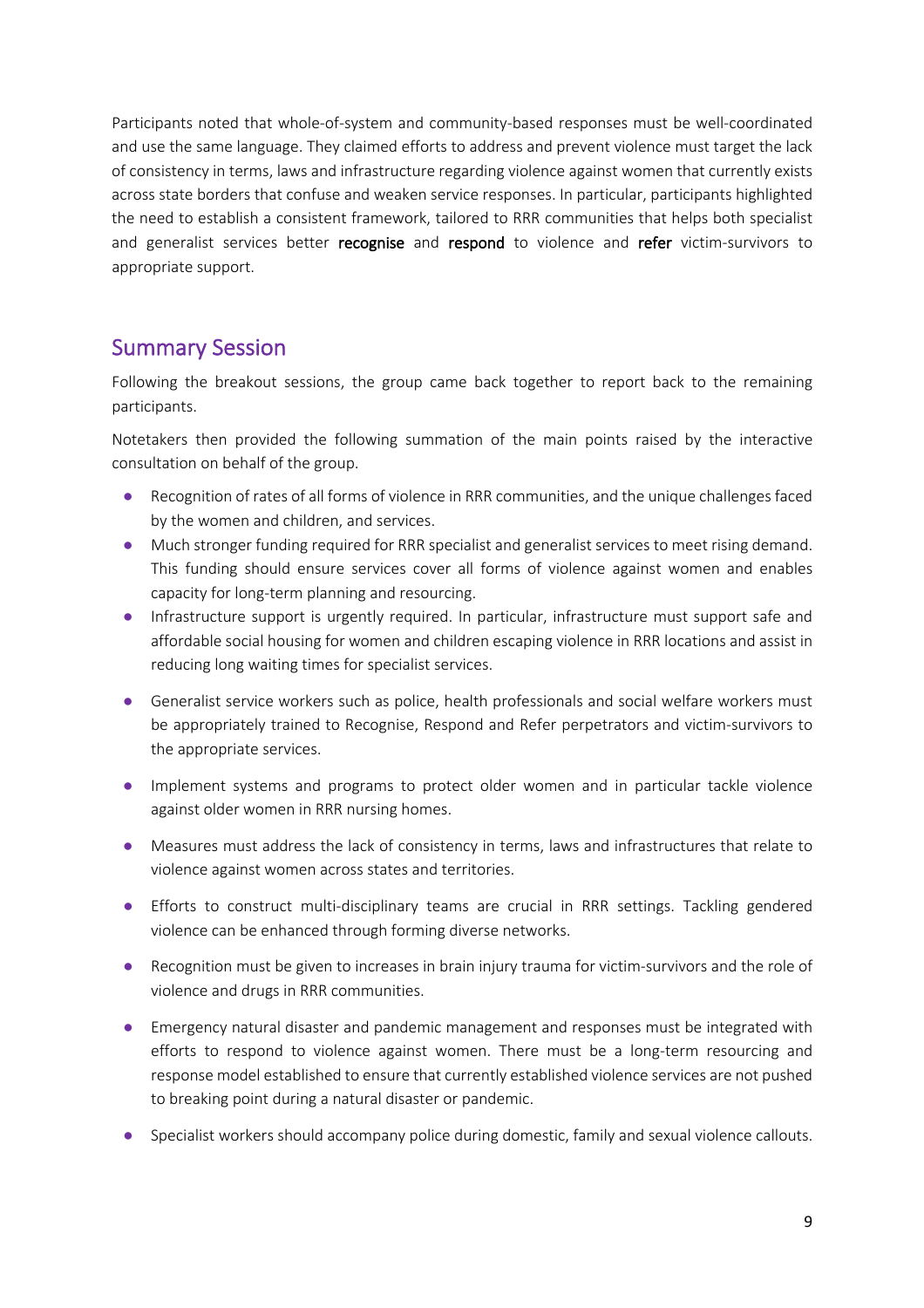# Limitations

Whilst most participants during this consultation had experience working with RRR communities, many were based in urban centres or RRR locations across New South Wales and Victoria. This was a notable limitation. For future consultations and to gain a more comprehensive understanding of the experiences and needs of RRR frontline women's services, it is essential to ensure a diversity of participants from rural areas across *all* Australian states.

# **Conclusion**

This interactive webinar, and in particular the three individual breakout rooms, fostered constructive and open discussion between service providers. These discussions confirmed numerous issues and barriers facing women and children who experience violence in RRR locations and highlighted what work is needed to eliminate such barriers according to the women and services who participated in the forum.

Ultimately, this consultation confirmed that to effectively address and prevent violence against women and children in RRR areas it is vital to ensure efforts are intersectional, address all forms of gendered violence and tackle gaps and inequalities in service and system provision. This feedback should be used to ensure the needs of women and services in RRR communities remain a key focus area throughout the development of the Second National Plan.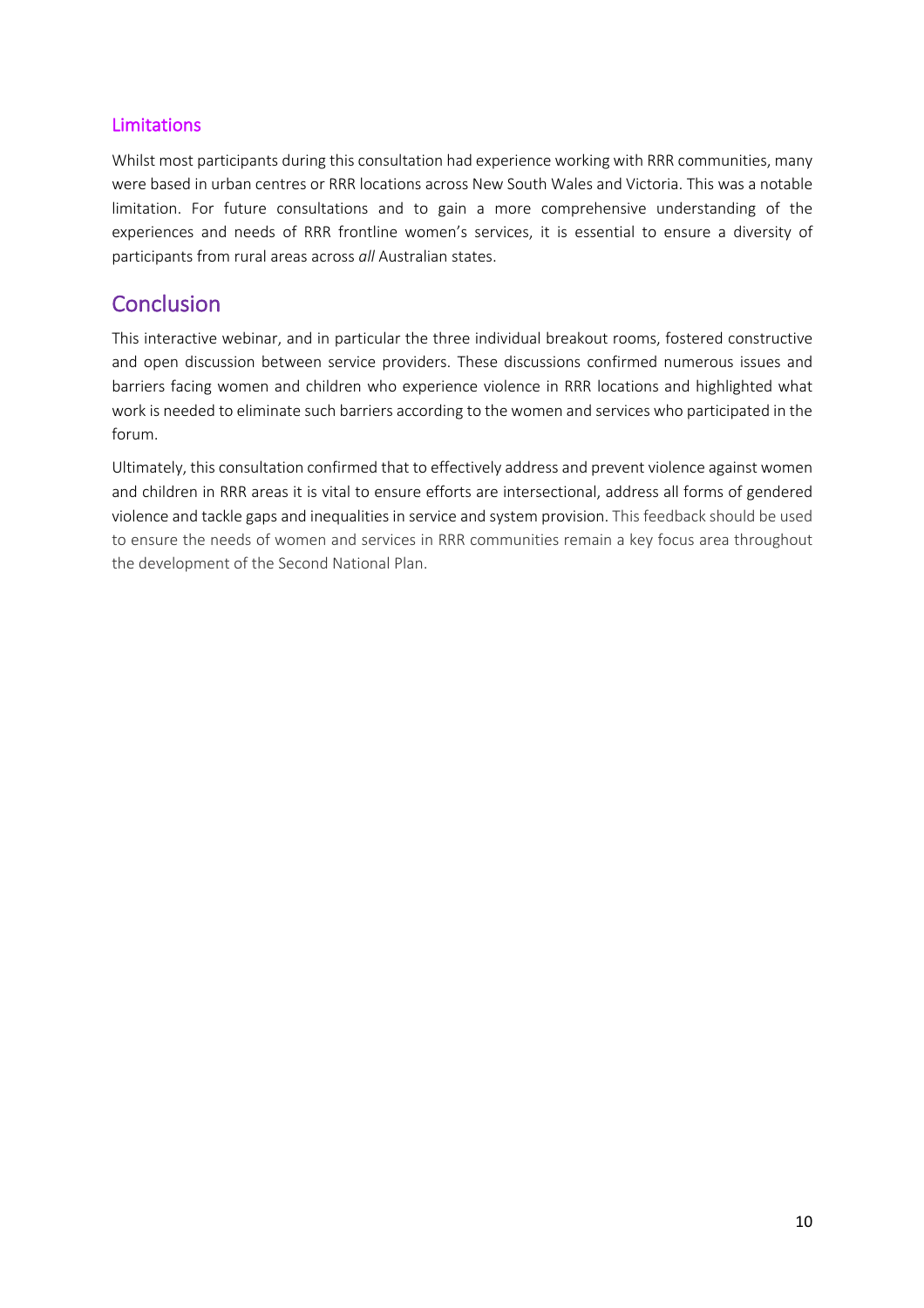

# **Welcome!**



Discussions from this webinar will help us to understand what policy priorities should underpin the Second National Plan to better assist rural, remote and regional (RRR) frontline women's services assisting victim-survivors of gendered violence.

As a result, this webinar is only targeting frontline services working with victim-survivors in RRR locations around Australia. We hope that in targeting this specific audience we are creating a safe space for services to openly share their insights and experiences.

If you are not a RRR frontline women's service you can have your say on the Second National Plan via the DSS Survey available at:

https://engage.dss.gov.au/developing-the-next-national-plan-to-reduce-violence-against-wome n-and-their-children/have-your-say/.

**Thank you!**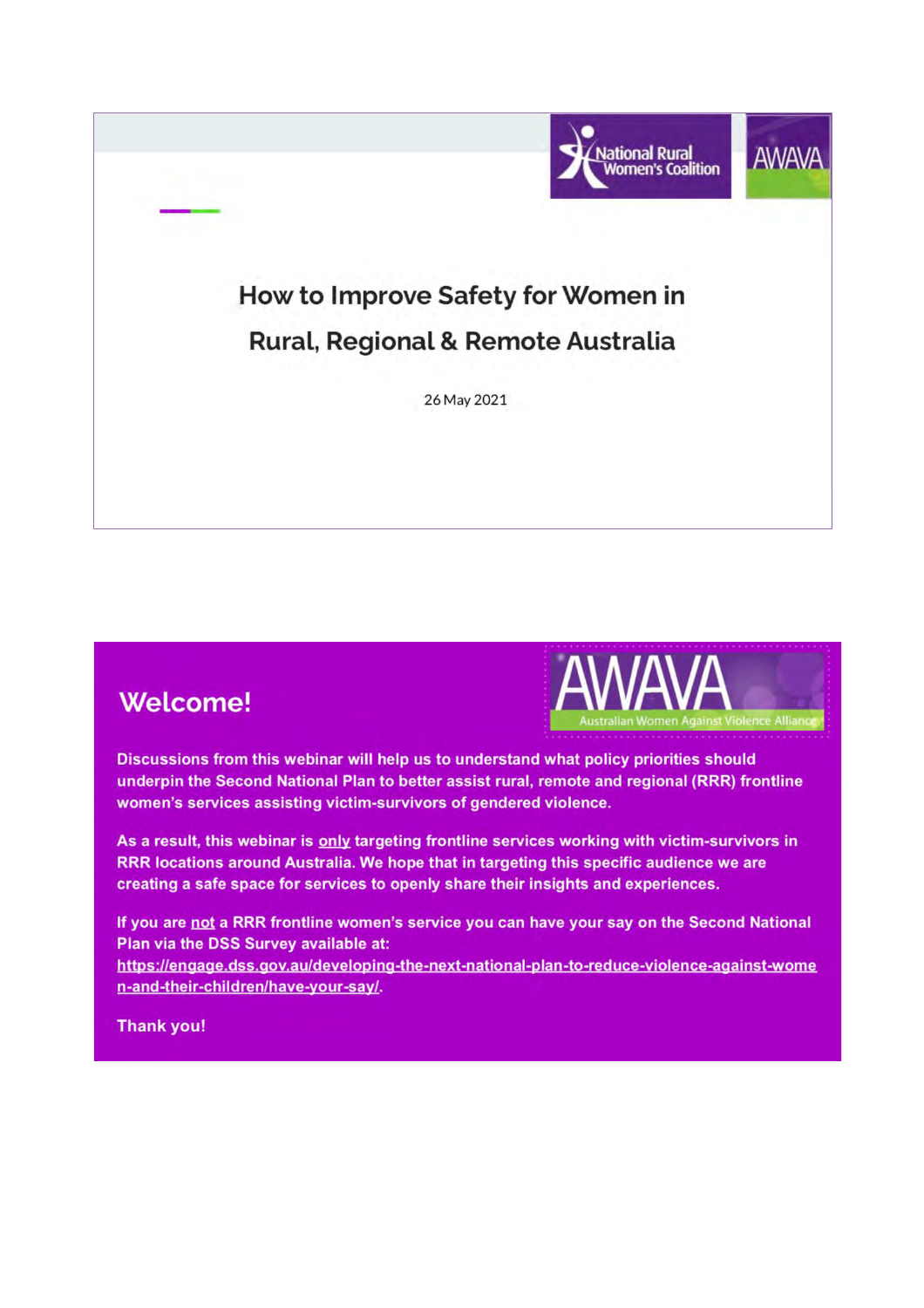# **Towards the next National Plan to Reduce** Violence Against Women and their Children

- 1. Approaches to end violence against women;
- 2. Addressing violence against diverse groups of women;
- 3. Addressing different types of violence against women;
- 4. Strengthening systems;
- 5. Strengthening services; and
- 6. Improving coordination and governance.

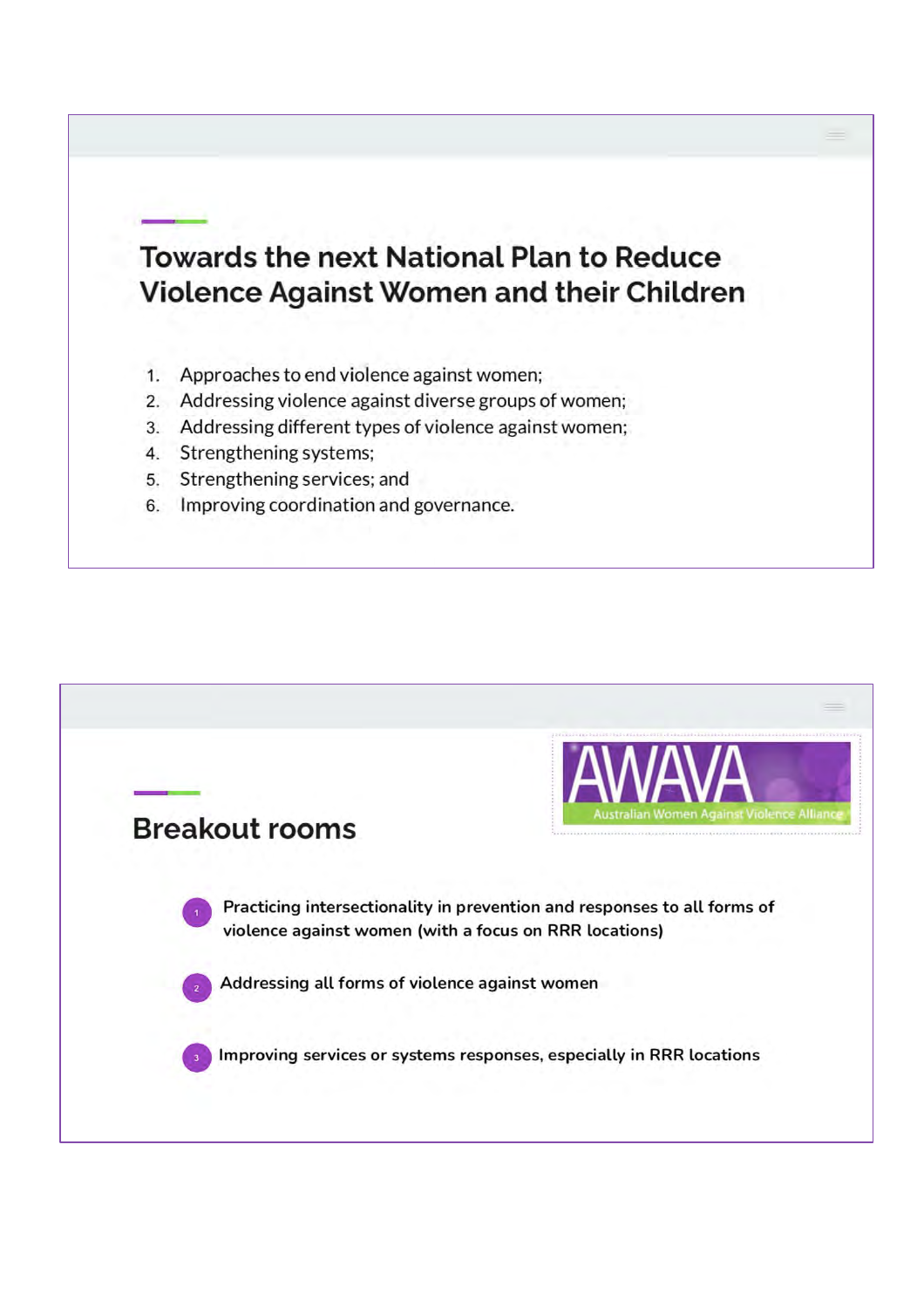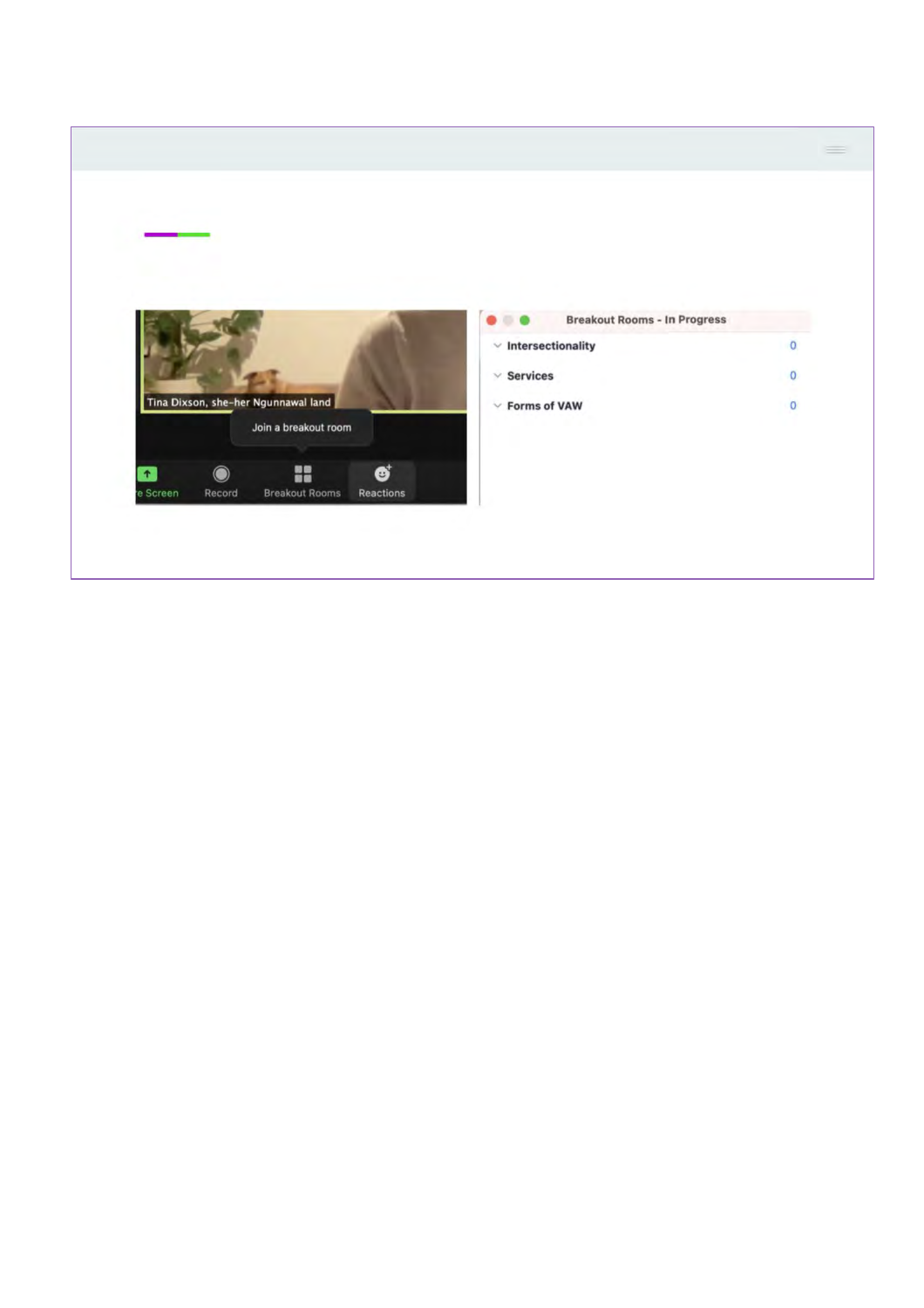